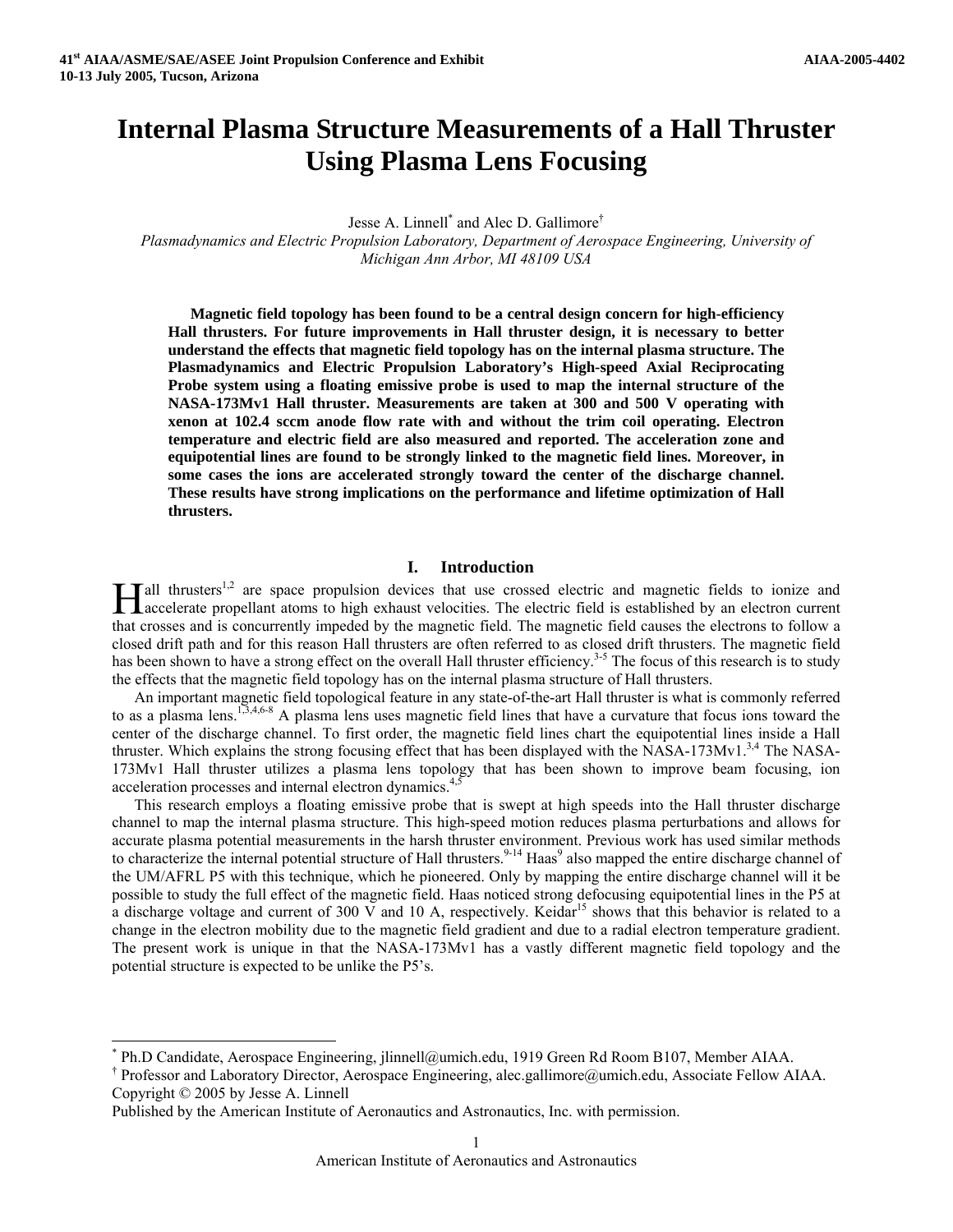# **II. Experimental Apparatus**

# **A. Facility**

The measurements reported in this paper were conducted in the Large Vacuum Test Facility (LVTF) at the University of Michigan's Plasmadynamics and Electric Propulsion Laboratory (PEPL). The LVTF is a cylindrical stainless-steel tank, which is 9 m long and 6 m in diameter. The vacuum chamber is evacuated using seven CVI model TM-1200 internal cryopumps, which combined are capable of pumping 240,000 l/s of xenon. The vacuum tank pressure is monitored by using two hot-cathode ionization gauges. The vacuum chamber operates at a base pressure of  $1.5 \times 10^{-7}$  Torr and approximately  $3.3 \times 10^{-6}$  Torr (corrected<sup>16</sup>) during most thruster operating points.

High-purity research grade xenon is used as propellants for the following measurements. The purity level of xenon are 99.9995%. The propellant is supplied through the propellant feel lines using 20 and 200 sccm mass flow controllers for the cathode and anode, respectively. The mass flow controllers are calibrated using a constant volume method. The compressibility correction factor is calculated using the van der Waals Equation<sup>17</sup> and the Virial Equation.<sup>18</sup> Error in the mass flow controllers is approximately  $\pm 1\%$  of full scale.

# **B. Thruster**

The NASA-173Mv1 Hall thruster<sup>4</sup> (Fig. 1) is used for all measurements. In addition to the standard inner and outer magnetic coils, the NASA-173Mv1 uses a trim coil to create a highly adaptable magnetic field topology. As discussed earlier, the magnetic field created by the trim coil is found to improve thruster efficiency by establishing an electrostatic plasma lens. The thruster is run for one hour for the initial conditioning and is warmed up for at least 30 minutes at a given operation point before data are taken.

A Busek BHC-50-3UM hallow cathode is used for all measurements. The cathode flow rate is equal to 10% of the anode flow rate with a minimum of 0.93 sccm. The cathode axial centerline is mounted 30 degrees off horizontal and the center of the cathode orifice is placed 30 mm downstream and 30 mm above the thruster outer face.

Example magnetic fields for the NASA-173Mv1 are given in Fig. 2. 3 Figure 2 shows what is commonly referred to as the magnetic lens and the effect of the trim coil on increasing the concavity of the magnetic lens.



**Figure 1. NASA-173Mv1 Hall Thruster**



**Figure 2. Example magnetic field topology of the NASA-173Mv1 at constant inner and outer magnet currents at several trim coil currents. (Ref. 3)**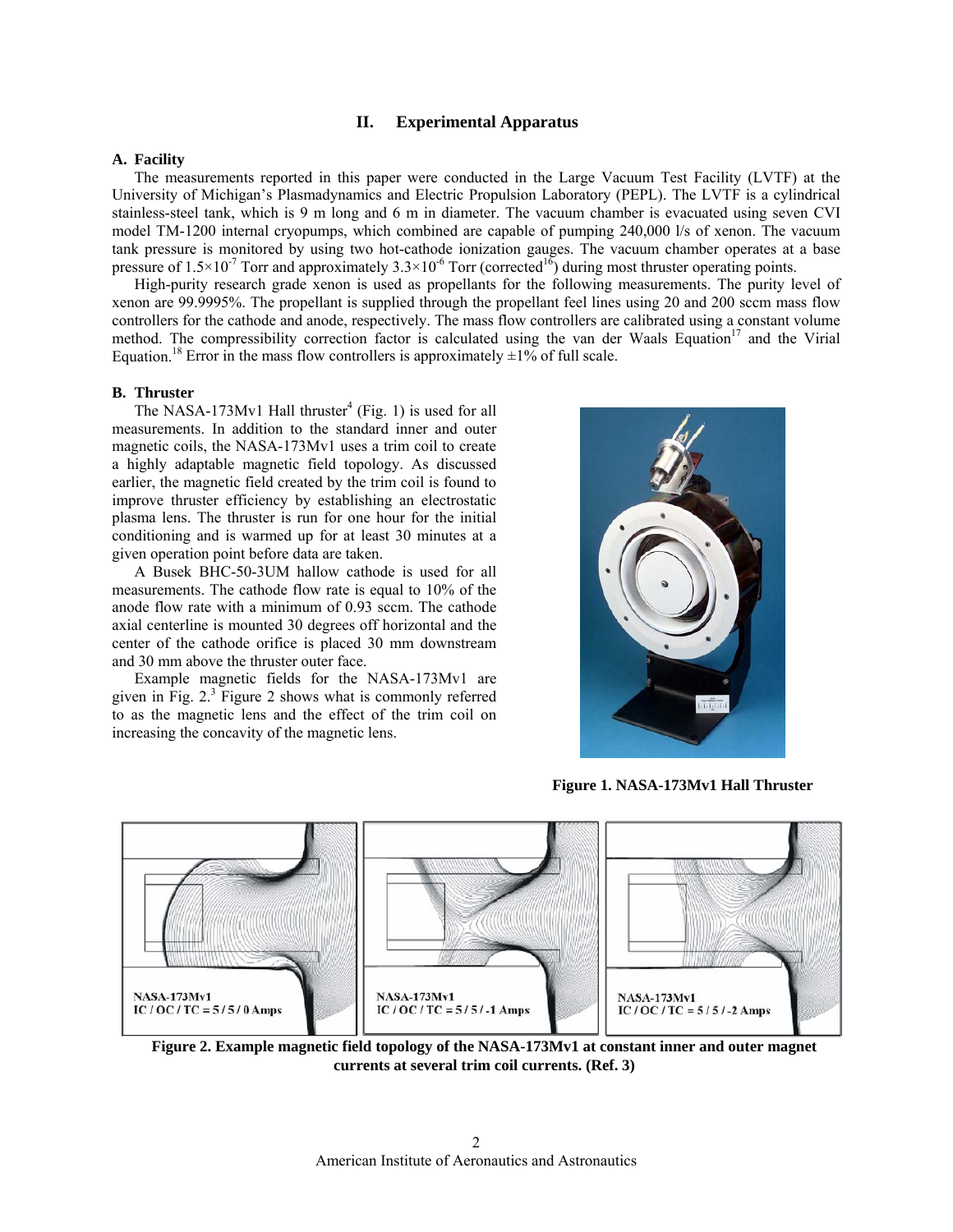## **C. High-Speed Axial Reciprocating Probe**

The High-Speed Axial Reciprocating Probe19,20 (HARP) is a linear motor assembly providing direct linear motion at very high speed and large acceleration. The linear motor is an LM210 manufactured by Trilogy that has a three-phase brushless DC servomotor consisting of a linear, "U"-shaped magnetic track and a "T"-shaped coil moving on a set of linear tracks. A linear encoder provides positioning resolution to 5 microns. The table is covered by a stainless steel and graphite shroud to protect the HARP from excessive heating and high-energy ions. One side has a thin slit running the length of the table through which a probe boom extends.

# **D. Emissive Probe**

The emissive probe design is based on a combination of the work done by PEPL<sup>9</sup> and Princeton Plasma Physics Laboratory (PPPL).<sup>21</sup> The emissive probe is composed of 1.5-mm-diameter double bore alumina insulator. The emitting filament is 1% thoriated tungsten with a diameter of 0.0127 cm. The electrical connection along the length of the probe is completed using 30 AWG copper leads that are slightly recessed into the alumina shaft. Additional

short lengths of thoriated tungsten wire are inserted into the alumina tubing to provide a tight fit and guarantee good contact between the emitter and copper wires. Plasma perturbations are in part caused by the alumina probe releasing secondary electrons into the discharge channel. Efforts were made to use a low secondary electron emitting segmented coating<sup>21</sup> on alumina shaft to reduce plasma perturbations. A coating of 95% graphite paint is applied to the alumina in ringlets. The ringlets are approximately 1 mm in width with approximately 0.5 mm between the ringlets. A schematic of the emissive probe design appears in Fig. 3 and a photograph of the emissive probe appears in Fig. 4. Unfortunately, at high discharge voltage the graphite paint could not withstand the harsh environment internal to a Hall thruster and for this reason, the graphite ringlets were not used for data presented below.

Even without the low secondary electron coating, the perturbations to the discharge current is below 15-20%. Oddly, the largest perturbation occurred at the lowest discharge voltage settings, which is inconsistent with the trends observed by other investigators.<sup>13</sup>

The diameter of the emitting filament is 0.0127 cm, which is much smaller than the electron gyroradius inside the Hall thruster. This condition is necessary for unmagnetized probe theory to be valid.<sup>22,23</sup> The filament size used in these measurements is of the same emitter diameter used by Haas<sup>9</sup> and similar to the emitter diameter used by PPPL.<sup>11-14,21,24</sup>



**Figure 3. Emissive Probe Schematic** 



The area mapped by the emissive probes is displayed in Fig. 5. The origin is taken to be the location where the inner wall meets the anode. Five axial sweeps spaced 5 mm apart are taken inside the Hall thruster discharge channel. The probe is aligned so that the filament tip travels from 137 mm to within 10 mm of the anode. However, in order to accentuate the areas of interest, the results section only shows the emissive probe findings in the region from 0 to 100 mm. The emissive probe is positioned so that the plane of the filament loop is normal to the thruster radial direction. The expected resolution of the emissive probe is 1.5 mm, which is the approximate size of the filament loop. The probe residence time inside the discharge channel is kept below 80 ms.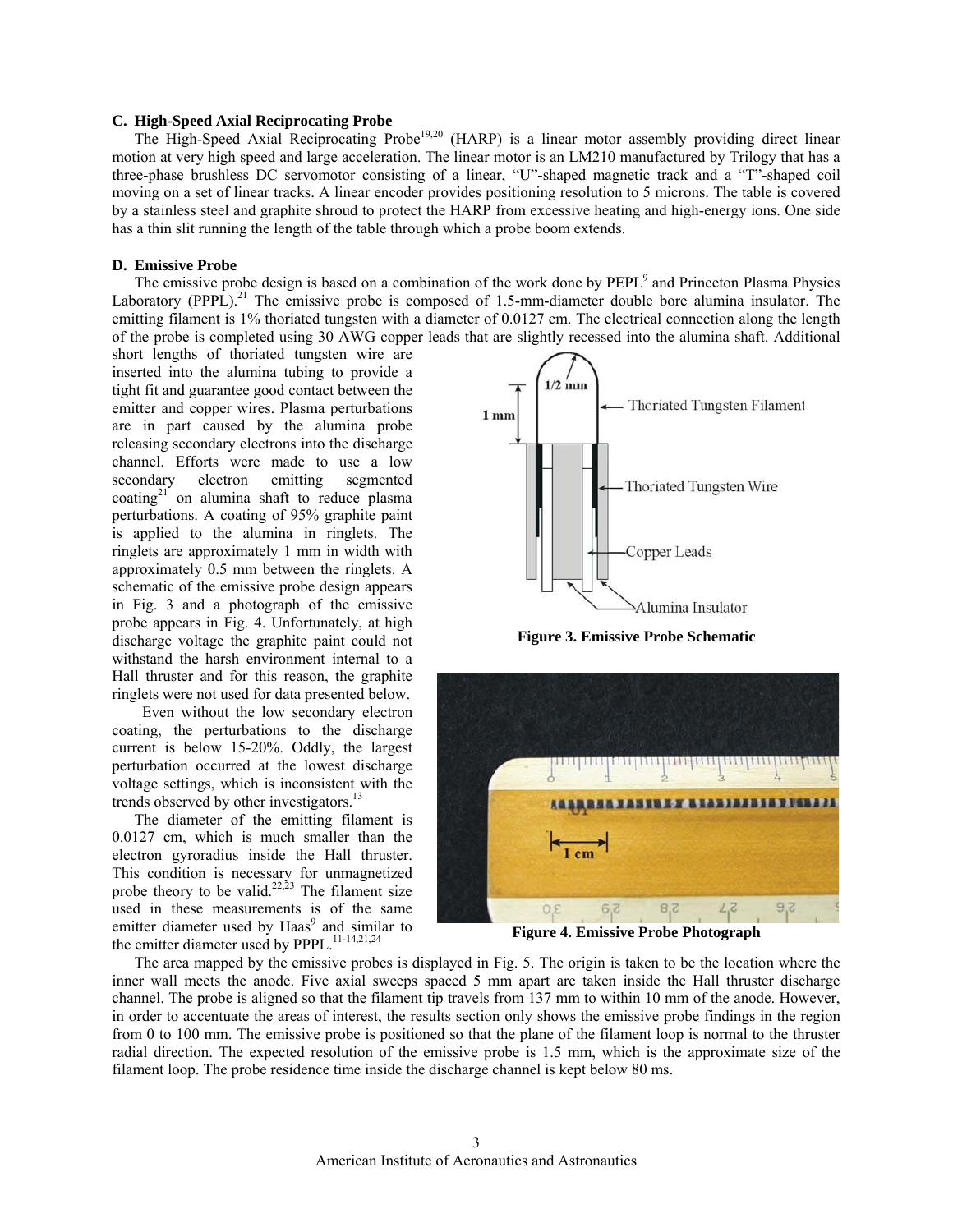



The floating emissive probe circuit consists of the emissive probe, an isolation amplifier, and a floating power supply capable of supplying enough current to heat the filament. The floating emissive probe circuit is shown in Fig. 6. The sampling rate of the oscilloscope is dictated by the transit speed of the probe and is set to sample every 0.5 mm. This sampling speed is sufficient to easily capture the 1.5 mm resolution dictated by the probe dimensions. This sampling rate results in aliasing of the signal so that high frequency oscillations in the 10-30 kHz range, typical of the Hall thruster breathing mode, cannot be resolved. Therefore, the data presented constitute "time-averaged" measurements. The probe position and the perturbations to the discharge current and cathode potential are also recorded by the oscilloscope. During the post processing, a gentle spline smoothing<sup>25</sup> is used to reduce the signal noise from the probe position, and floating probe potential. Examples of a typical data sweep are given in Fig. 7, which shows the floating potential and the perturbations to the thruster as the probe is swept into the discharge channel. In this figure  $V_p$  is the plasma potential,  $V_k$  is the cathode potential and  $I_D$  is the discharge current.



**Figure 6. Floating Emissive Probe Circuit**



American Institute of Aeronautics and Astronautics 4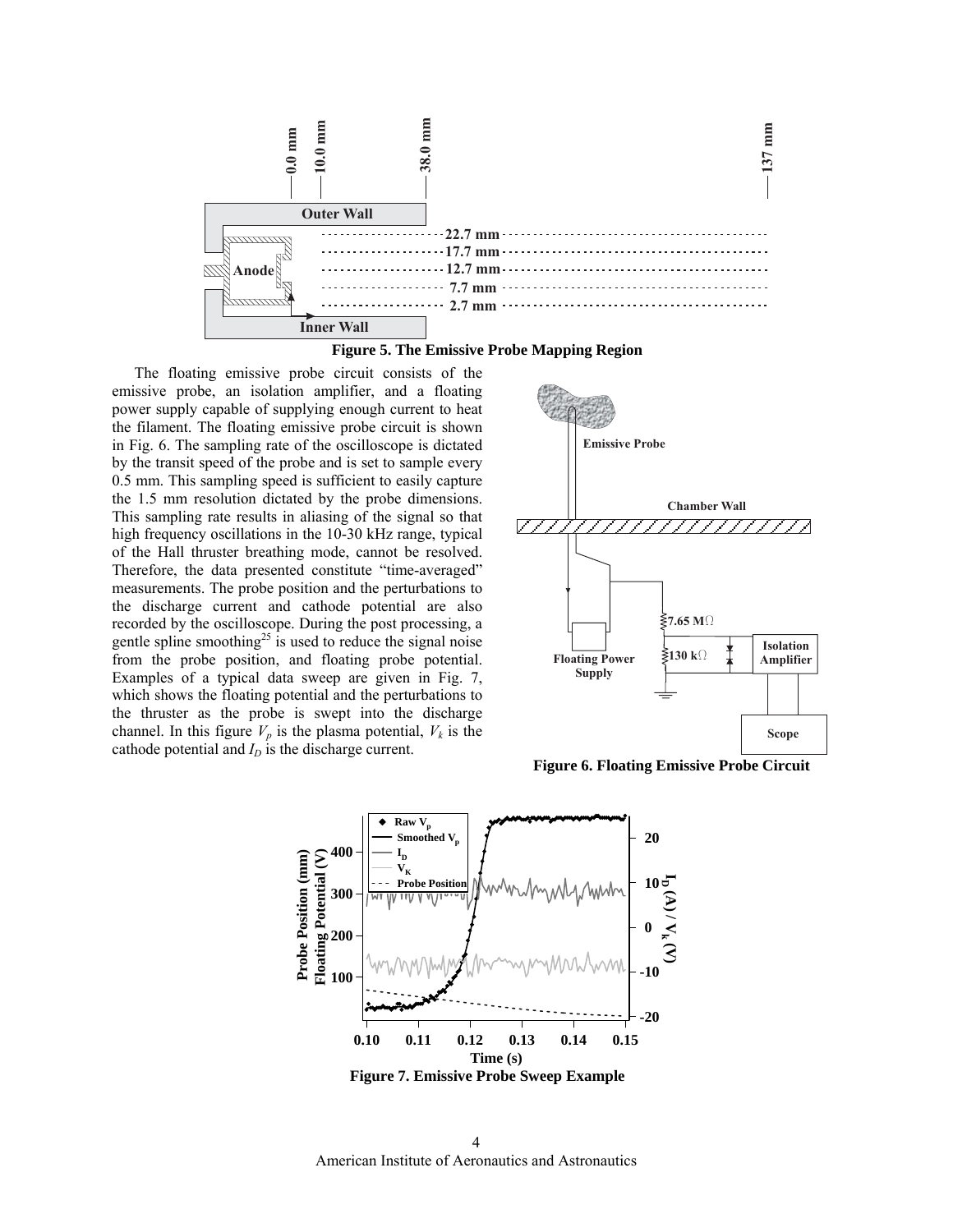## **III. Data Analysis: Correction Method for the Space Charge Limited Sheath**

## **A. Space Charge Limited Sheath**

Space charge effects must be taken into account when analyzing emissive probe data in Hall thrusters. The space charge limit is reached when the emitted electron current to collected electron current ratio (*δ*) reaches a critical ratio  $(\delta_c)$  that is approximately equal to one. Hobbs and Wesson<sup>26</sup> present an equation for critical emission given in Equ. 1, where  $m_e$  is electron mass and  $M_i$  is the ion mass.

$$
\delta_c = 1 - 8.3 \left( m_e / M_i \right)^{1/2} \tag{1}
$$

As *δ* approaches *δc*, the electric field at the probe surface decreases and tends toward zero. Once *δ* becomes greater than *δc*, a potential well forms and emitted electrons are returned to the probe, creating a double sheath (solid line in Fig. 8). Three other lines are also shown in Fig. 8: i)  $\delta < \delta_c$ , insufficiency electron emission; ii)  $\delta = \delta_c \approx 1$ , space charge limited regime; and iii)  $\delta$ >>1, strong electron emission.<sup>27</sup> Due to the extremely frailty of the emissive probe inside the harsh Hall thruster discharge channel environment, the heater current is increased slowly until adequate filament heating is reached. Adequate heating is reached when the plasma potential profile no longer changes with increased electron emission. This heating method ensures that the probe is operating in the space charge limited regime (regime ii).



**Figure 8. Emissive Probe Sheath.** *The different operation regimes are shown by dashed lines and are labeled accordingly. (Not to scale)*

## **B. Collector Sheath**

Adjacent to the emitting filament is the collector sheath. The potential drop across the collector sheath is important to the future discussion. The collector sheath region is on the order of a Debye length in size and has also been studied in great detail. Shwager<sup>28</sup> presents results that indicate the potential change in the collector sheath region to be 0.56  $T_e$  for a D-T plasma with ion to electron temperature ratio of 0.1. Hobbs and Wesson<sup>26</sup> present equations for cold ions, which Schwager solves exactly. For large ion to electron mass ratios, Schwager found the potential drop across the collector sheath region to asymptote to less than 0.6 *Te*. Even for very different temperature and ion species, there is still relatively good agreement between these two results. The value for the potential drop across the collector sheath region is taken to be 0.6 *Te*.

# **C. Presheath**

In addition to the collector sheath, there is a presheath separating the collector sheath and source plasma. A presheath forms in accordance to the Bohm criterion.<sup>29,30</sup> In order for a stable sheath to form, the ions at the quasineutral sheath edge must be accelerated to the Bohm velocity in the presheath region. It is also necessary for the electric field to be close to zero at the edge of the sheath. The dimension of the presheath is typically on the scale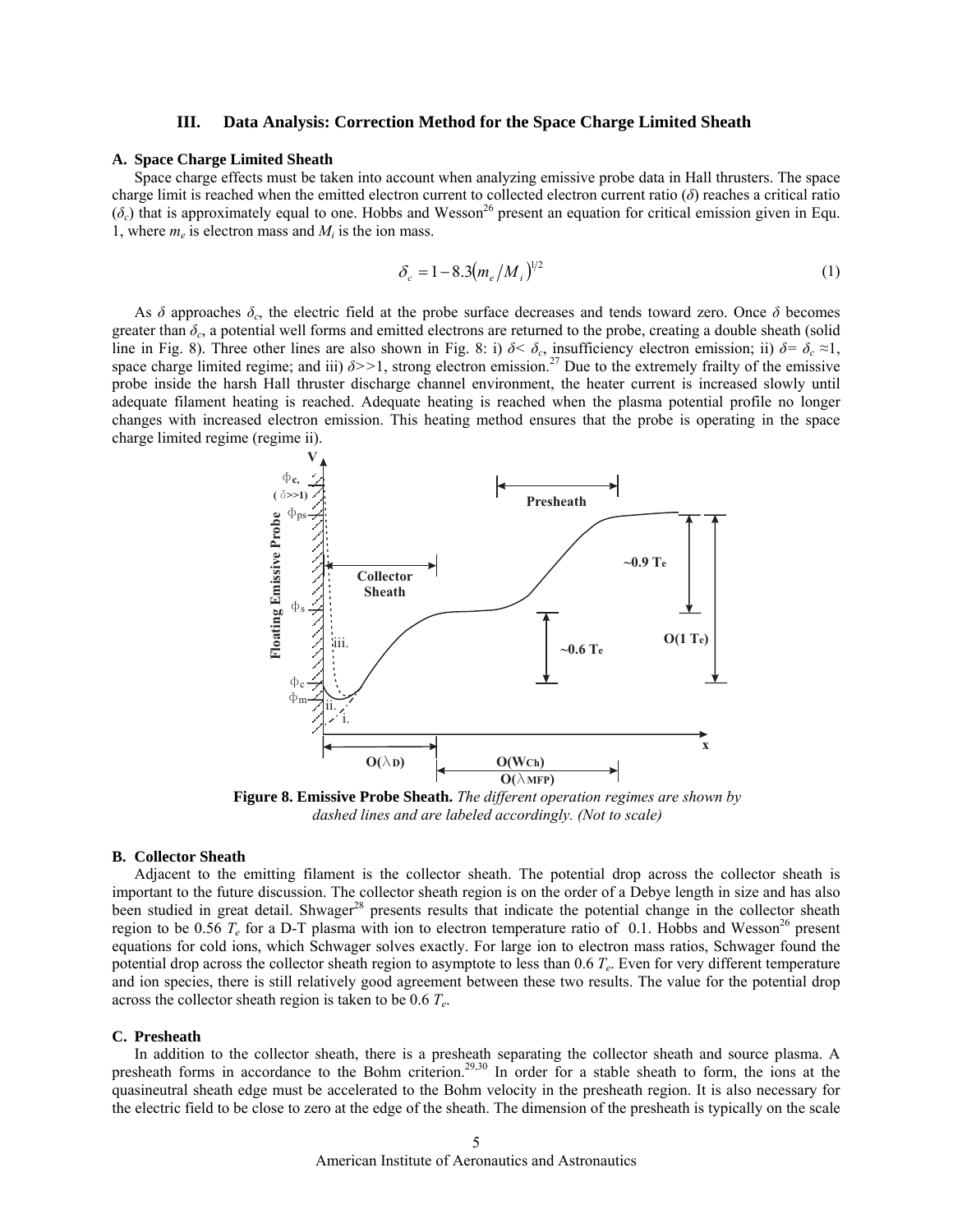of an ion mean free path  $(\lambda_{\text{MFP}})$ , which in our case is approximately as large at the Hall thruster discharge channel width  $(W_{ch})$ .<sup>31</sup> This fact presents difficulties that will be discussed later.

There has also been extensive work done to model the entire sheath (collector sheath and presheath) near a collecting and emitting wall. The total potential drop across the collector sheath and presheath is expected to be on the order of 1  $T_e$ .<sup>32</sup> Schwager<sup>28</sup> suggests that the potential drop across the collector sheath and presheath should be approximately 1.5  $T_e$ , a value that is commonly used by other researchers.<sup>12-14,21,24</sup> Stephens and Ordonez<sup>33</sup> offer an approximate expressions to estimate the collector sheath and presheath potentials. For xenon plasma with an ion to electron temperature ratio of 0.2 and with an emission ratio ( $\delta$ ) equal to  $\delta_c$ , the potential drop from the source plasma to the collector is approximately 1.35  $T_e$ . For the current analysis, 1.5  $T_e$  will be used for the potential drop across the collector sheath and presheath.

## **D. Previous Correction Methods**

Other experimenters<sup>12,13,21</sup> have augmented their floating emissive probe measurements by adding an electron temperature dependant correction term to the emissive probe measurements. This correction is used to account for the potential defect across the collector sheath and presheath in the space charge limited case. The technique uses 1.5  $T_e$  for the plasma potential correction term.

This correction method creates a few challenges for the experimental results. Immediately upstream of the acceleration region, the electron temperature can be above 50 eV, which will result in a plasma potential correction of 75 V. This creates a large potential hump upstream of the acceleration region that is above the discharge voltage. This potential hump is not observed experimentally in this series of experiments. Additionally, internal to a Hall thruster, the entire region consists of large overlapping presheaths. With a highly non-uniform plasma and probe presheaths dimensions on the order of the discharge channel width,<sup>31</sup> it raises questions as to the most appropriate way to correct for the sheath potential defect. Also, the suggestion of 1.5 mm resolution for the emissive probe measurements is brought into greater question with the relatively huge presheaths.

There are several other complications to cloud the appropriate emissive probe correction. There are cases where the emissive probe will operate ideally  $(\delta > \delta_c)$  due to charge exchange (CEX) ions. When the CEX mean free path is on the same order as the plasma sheath potential structure, the slow moving ions fill the potential well and the sheath will not reach the space charge limit.<sup>27,28</sup> The CEX mean free path is approximately of 3 cm (assuming  $T<sub>i</sub>$  eV and  $n_n \sim 5 \times 10^{11}$  cm<sup>-3</sup>). Keidar<sup>31</sup> suggests that the presheath is on the same order as the discharge channel (2.54 cm) whereas Intrator et al.<sup>27</sup> would suggest that total potential structure (collector sheath and presheath) is approximately 30-50 Debye lengths (0.3 cm). The effect of CEX ions on the space charge limited sheath is not clear, but the behavior is worth considering.

Aside from this, there are several other factors that complicate the space charge limited sheath. Aforementioned models assume large uniform plasma with a Maxwellian electron energy distribution that is far from the case inside the Hall thruster discharge channel. Most models assume a planer emitting surface, but the wire diameter is about equal to a Debye length, which places the probe between the thin sheath and OML regimes. The magnetic field also changes the electron dynamics near the probe. A slight probe misalignment can have a large effect on the probe collection area.

There is also the effect of strongly drifting plasma. The maximum emitted current and therefore the measured plasma potential is greatly increased due to the presence of positive ions that act to cancel the space charge. Particularly in drifting plasma, the collected ion current can be substantial. However, the regions of greatest concern, namely the regions of high electron temperature, are upstream of the acceleration zone and the effect due to drifting plasma is not important.

#### **E. Correction Method**

In summary, space charge limitations decrease the emitted electron current and results in floating potential measurement that is below the true plasma potential. While some sort of correction should be used to account for the effect, a simple correction is not possible due to overlapping potential structures from the channel walls and emissive probe and the lack of a robust model that can appropriately model the space charge limited sheath surrounding the emissive probe.

To account for the inaccuracies in the measurement, the following correction is suggested. The under predicted plasma potential is augmented by the collector sheath potential drop  $(0.6 T_e)$ . This will give the instantaneous plasma potential local to the emissive probe. The collector sheath size  $(\sim O(\lambda_D))$  internal to the Hall thruster is on the same order as the wire diameter, which is an order of magnitude smaller than the total emitting tip dimensions and therefore the desired resolution of approximately 1.5 mm is maintained. For reasons addressed previously, the effect from the probe presheath cannot be so simply addressed and should be considered a perturbation to the plasma. The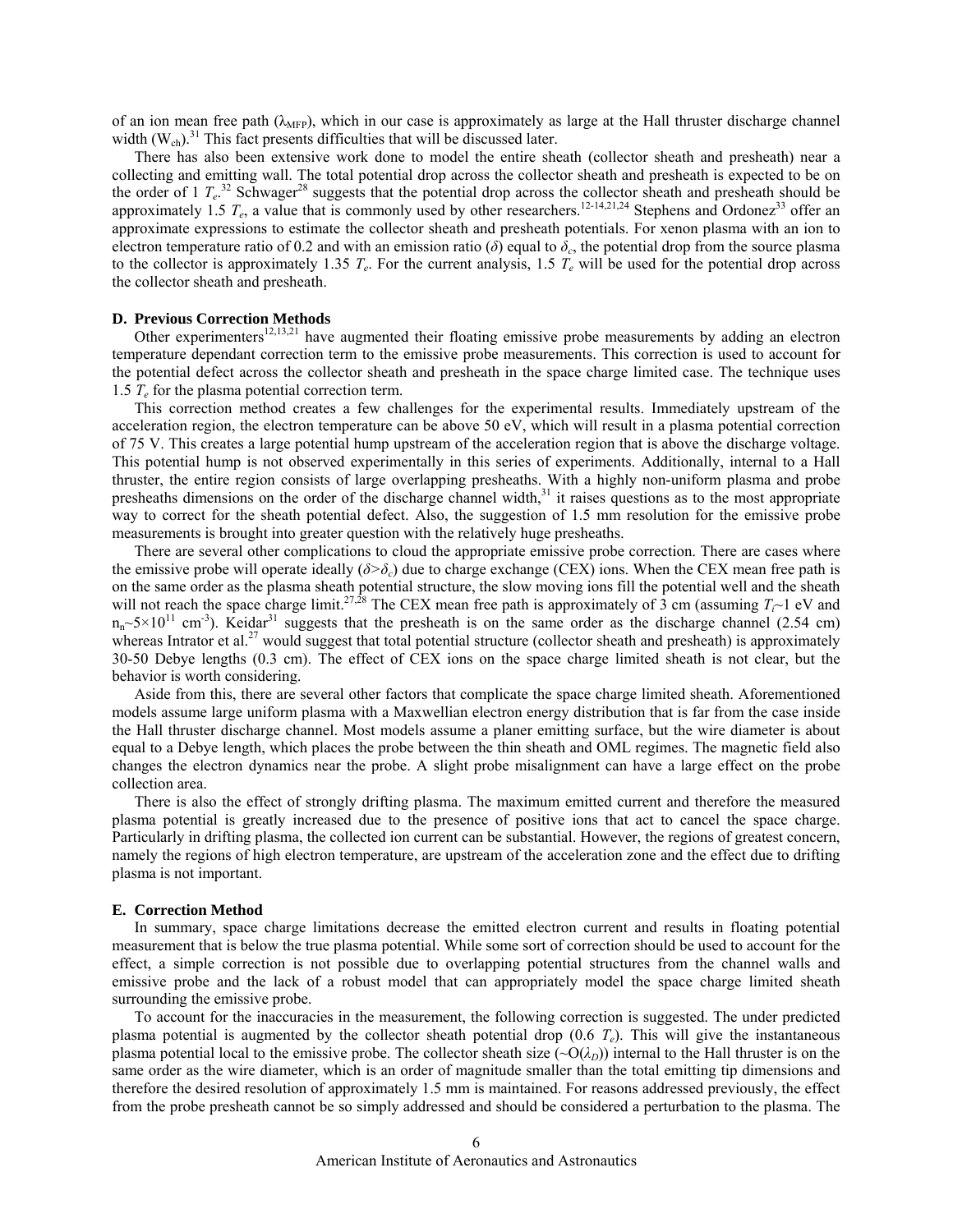presheath potential drop should be used only to define error bars for the measurement. The corrected measurement will be correct to within  $\pm 0.9$   $T_e$ . In addition to the presheath perturbation, the one half of the potential drop across the floating heater power supply should also be included in the error. The heater filament potential drop is 4 V. The total error associated with the plasma potential measurements is equal to  $\pm 0.9 T_e$ -2V. It is important to point out that for any of the aforementioned plasma potential corrections the location and length of the acceleration zone will not be significantly changed.

Electron temperature can be calculated by using both "hot" and "cold" probe measurements. Equation 2 uses the potential drop across the total sheath to calculate the electron temperature. In this equation,  $k_B$  is the Boltzmann constant,  $T_e$  is the electron temperature,  $V_f$  is the cold probe floating potential, and  $e$  is the electron charge. The error in this temperature calculation is  $\pm 17\%$ <sup>11</sup>

$$
V_{p} - V_{f} = -\frac{k_{B}T_{e}}{e} \ln\left(0.61\sqrt{\frac{2\pi m_{e}}{M_{i}}}\right)
$$
 (2)

Axial and radial electric fields at each location inside the thruster is also presented below. A central difference method is used with the plasma potential to calculate the electric field. The forward difference technique is used for the first point, and backward difference approach for the last point.

# **IV. Results and Discussion**

The internal plasma potential structure is mapped for 4 operation points (See Table 1). Data are taken at discharge voltages of 300 and 500 V and 10 mg/s. For each operation point performance was optimized by monitoring thrust and thruster operating conditions to calculate real time efficiencies. The magnet settings are then varied until the *true* maximum efficiency for each operation point is found.

|  | Point | $V_{k}$              | $V_{d}$ |          | Discharge M, Anode M, Cath. Current, Current, Current, |        |        |        |       |         | Anode          |
|--|-------|----------------------|---------|----------|--------------------------------------------------------|--------|--------|--------|-------|---------|----------------|
|  | #     |                      |         |          | Power (W)                                              | (mg/s) | (mg/s) | IC (A) | OC(A) | TC(A)   | Effic. $(\% )$ |
|  |       | $-10.5$   300   9.17 |         |          | 2751                                                   | 10.00  | 1.00   | 1.89   | 2.21  | 0.00    | 57.9           |
|  |       | $-10.9$   300   8.95 |         |          | 2684                                                   | 10.00  | 1.00   | 1.88   | 2.21  | $-0.51$ | 61.2           |
|  |       | $-11.5$              |         | 500 9.35 | 4675                                                   | 10.00  | 1.00   | 2.90   | 2.67  | 0.00    | 61.6           |
|  | 4     | $-11.7$              |         | 500 9.27 | 4635                                                   | 10.00  | 1.00   | 2.90   | 2.87  | $-0.87$ | 66.1           |

**Table 1. Main Operation Points for Internal Plasma Potential Mapping** 

For each operating condition the corrected plasma potential, the electron temperature and axial electric field are given. For the 500 V cases, the radial electric fields are also given. From the plasma potential data, the start and end of the acceleration zone is determined by the location of 10 and 90% potential drop between the near anode and downstream region. The average start, end, and length of the acceleration region are given in Table 2. It can be seen in this table that the start of the acceleration zone is very similar for all but the 300 V, no trim coil case. The acceleration length may increase slightly with increased discharge voltage. The trim coil gives no conclusive trends

as to the acceleration length and location. For all of the cases, a significant portion of the acceleration zone occurs outside of the discharge channel. It is likely that the location of the acceleration zone is dependent on axial variation of the electron mobility.<sup>12,34</sup> Although it is out of the scope of this paper, the electron mobility is an area for future

## **Table 2. Average Acceleration Region Boundaries**

| Tubic 2. If younge interference integral Doumantes |                  |     |                                           |      |      |                             |  |  |  |  |
|----------------------------------------------------|------------------|-----|-------------------------------------------|------|------|-----------------------------|--|--|--|--|
|                                                    | Point $V_d$ Trim |     | Average                                   |      |      | Average   Average % Outside |  |  |  |  |
| #                                                  |                  |     | (V) Coil? Length (mm) Start (mm) End (mm) |      |      | Thruster                    |  |  |  |  |
|                                                    | 300              | no  | 16.7                                      | 37.0 | 53.8 | 41.5                        |  |  |  |  |
| 2                                                  | 300              | ves | 15.8                                      | 32.3 | 48.1 | 26.5                        |  |  |  |  |
|                                                    | 500              | no  | 17.2                                      | 32.2 | 49.4 | 30.0                        |  |  |  |  |
|                                                    | 500              | ves | 17.3                                      | 33.8 | 51.2 | 34.6                        |  |  |  |  |

# **A. 300 V Cases**

study.

# *1. Haas's UM/AFRL P5 Mapping*

Internal emissive results from Haas<sup>9</sup> for the UM/AFRL P5 Hall Thruster operation at 10 A and 300 V are shown in Fig. 9. Haas observed a strong defocusing of the equipotential lines. This behavior is observed by Haas is also computationally confirmed by Keidar<sup>15</sup>. Results from the internal emissive probe mapping of the NASA-173Mv1 at 300 V and 10 mg/s are shown below. Both the UM/AFRL P5 and the NASA-173Mv1 have the same discharge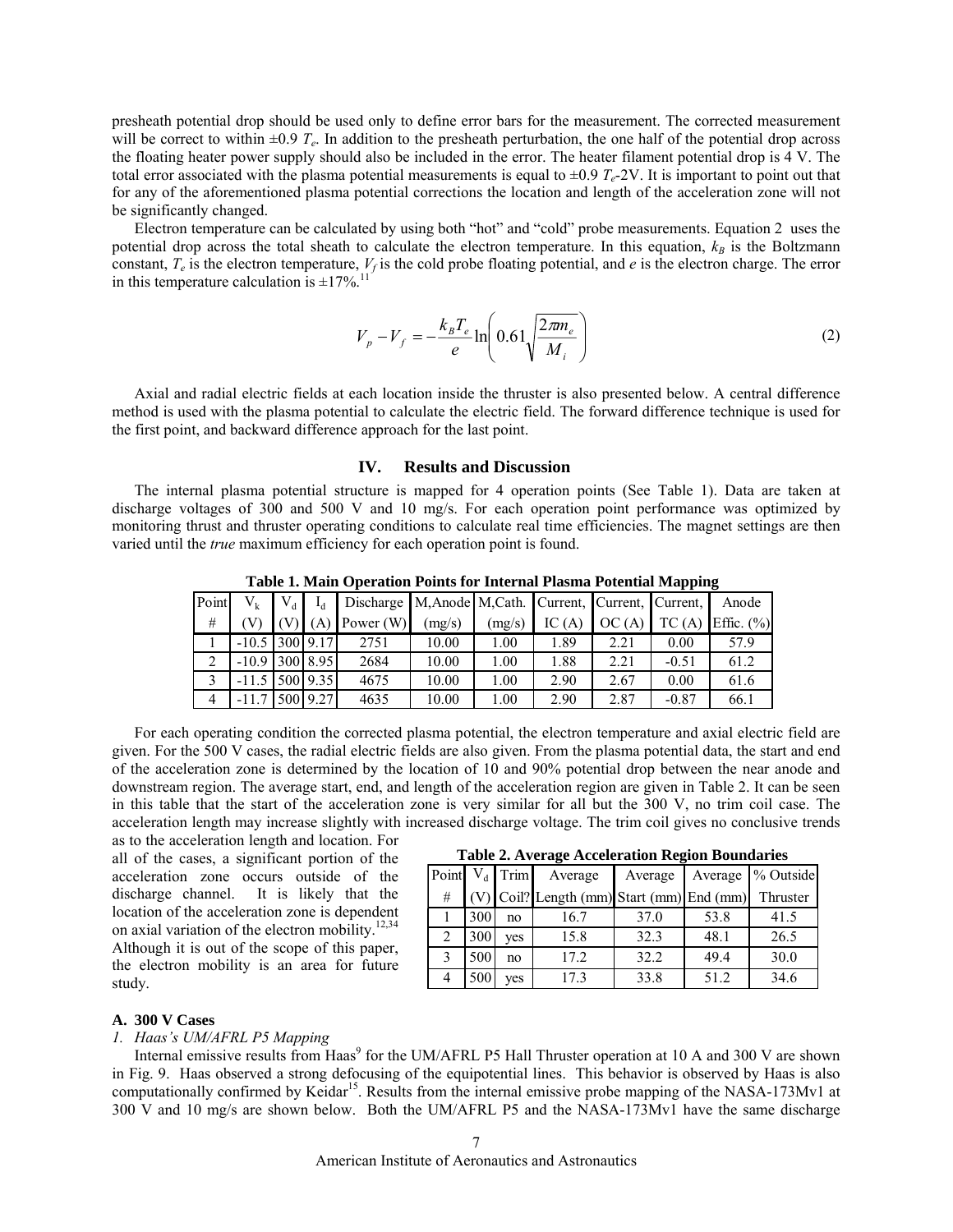channel dimensions. A comparison between these thrusters is important because it shows the effect that different magnetic field has on thrusters with similar discharge channel dimensions.



**Figure 9. Internal Plasma Potential Map for the UM/AFRL P5 Hall Thruster operation at 10 A and 300 V**

# *2. NASA-173Mv1 Mapping*

The internal mapping for the 300 V xenon case without the trim coil is shown in Fig. 10 and the case with the trim coil is given in Fig. 11. The case without the trim coil shows a slight defocusing of the equipotential lines downstream of the acceleration region and a focusing in the main acceleration region. The slight asymmetry in the acceleration zone can be explained by the asymmetry in the magnetic field lines (not shown). The trim coil case shows slight equipotential focusing at both ends of the acceleration region. This result can be explained by the stronger plasma lens focusing and magnetic mirror effects of the trim coil. This behavior has also been predicted by Keidar<sup>35</sup> for a thruster using a magnetic mirror.

The location of maximum electron temperature begins just upstream and continues to the center of the acceleration zone for both the case with and without the trim coil. The maximum electron temperature is approximately 35 eV for the case without the trim coil. For the trim coil case, the electron temperature reaches a maximum of approximately 27 eV for most of the discharge channel although it does reach an electron temperature of 34 eV on the outer wall.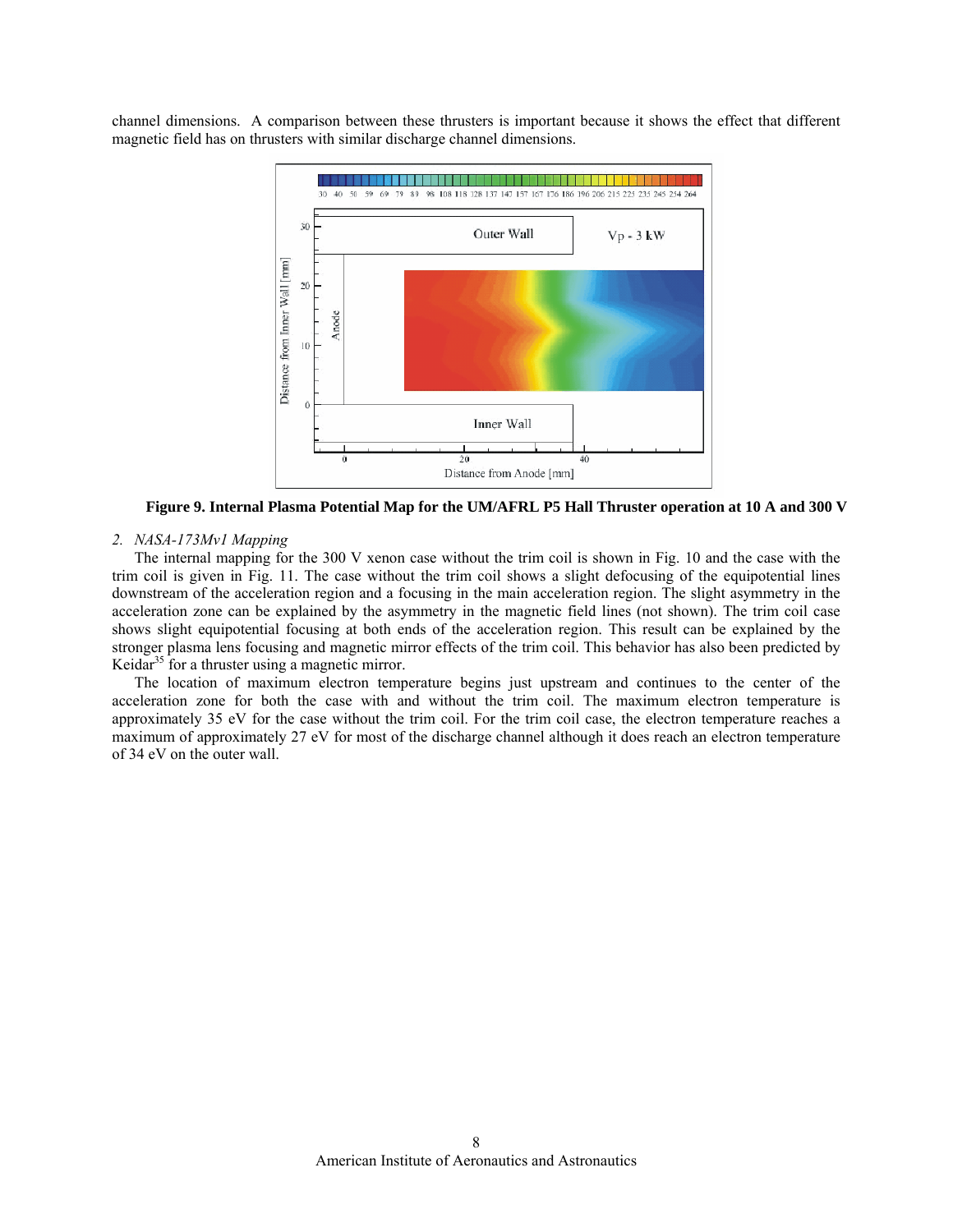

**Figure 10. NASA-173Mv1 Internal Floating Emissive Probe Results for 300V Discharge Voltage, 102.4 sccm Anode Flow Rate, without the Trim Coil**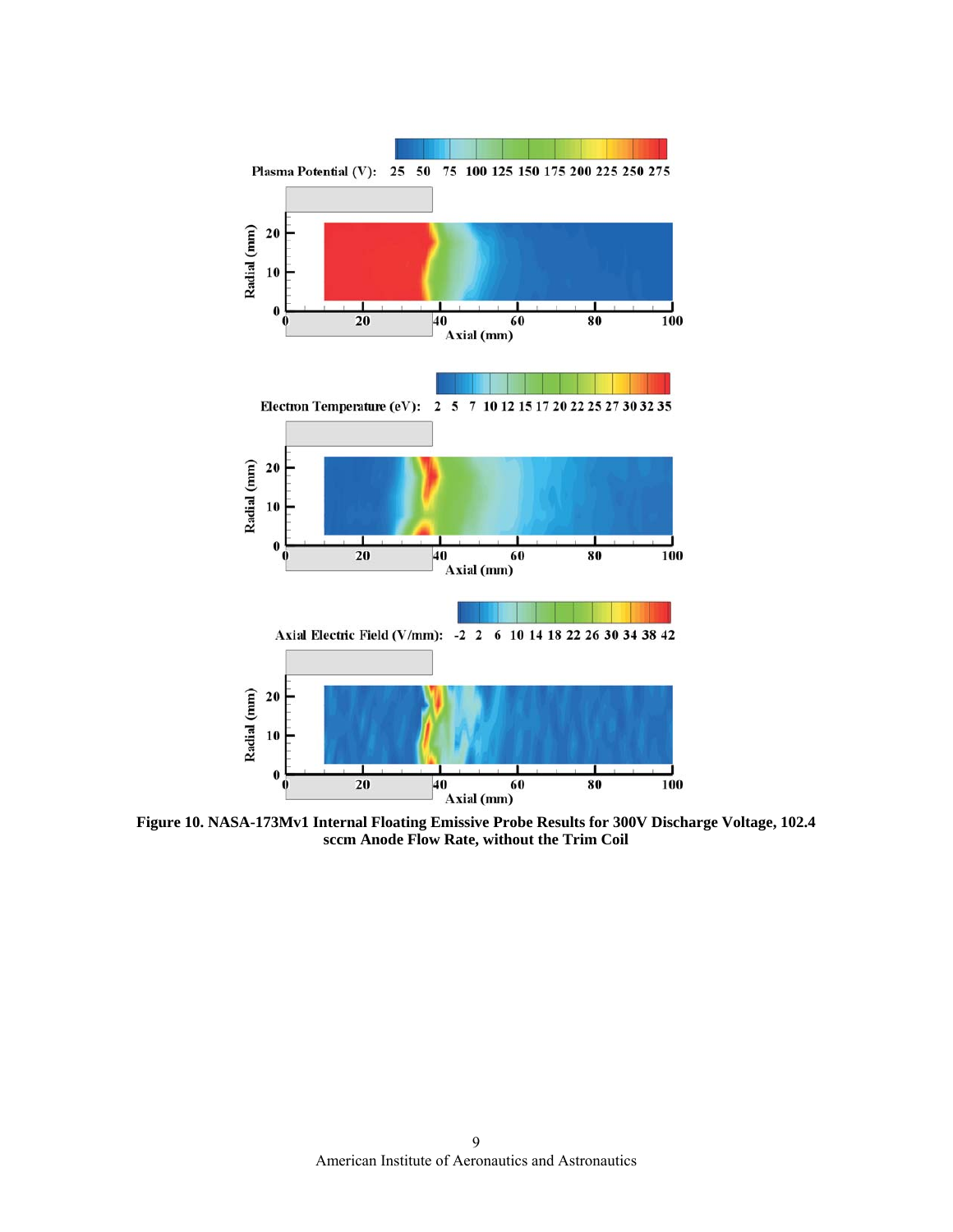

**Figure 11. NASA-173Mv1 Internal Floating Emissive Probe Results for 300 V Discharge Voltage, 102.4 sccm Anode Flow Rate, with the Trim Coil**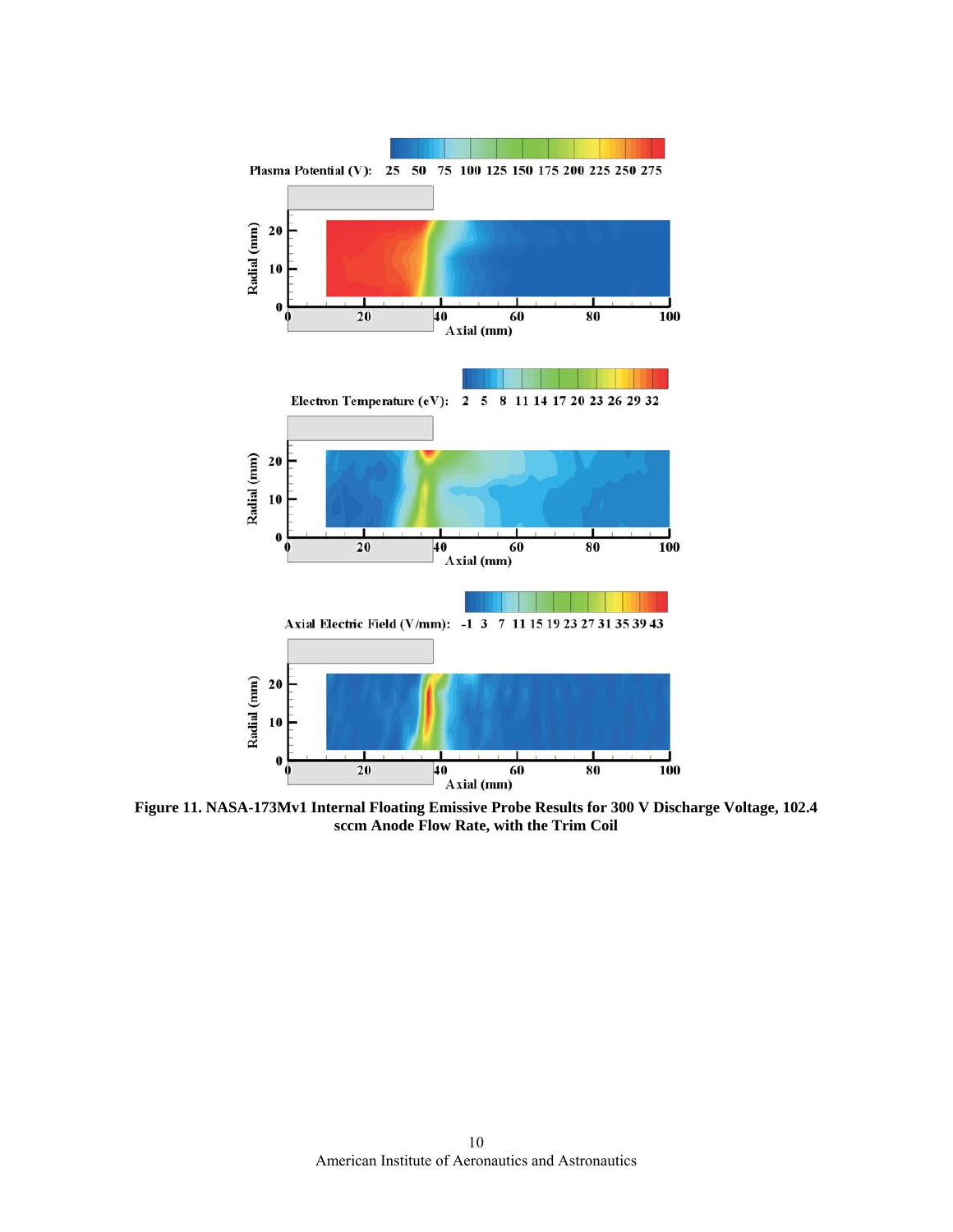The acceleration region plots for the 300 V settings are given in Fig. 12. Although the finer details of the acceleration zone structure are lost on this plot, it is still possible to see the defocusing plasma potential structure in the non-trim coil case and the focusing plasma structure in the trim coil case. In this figure, it is shown that the large majority of the ion acceleration occurs outside of the discharge channel.



# **B. 500 V Cases**

The internal emissive probe mapping for the 500 V at 102.4 sccm anode flow rate case without the trim coil is given in Fig. 14 and the trim coil case is given in Fig. 15. These cases show a remarkable correlation between the focusing magnetic field lines and the plasma potential. The non-trim coil case has an equipotential asymmetry that can be explained by an asymmetry in the magnetic field lines. The trim coil case has a strong focusing in the equipotential lines that is due to the strong focusing effect of the magnetic lens (Refer Fig. 2). Even the defocusing magnetic field lines downstream of the discharge channel correspond to defocusing equipotential lines. The radial electric field focusing the ions into the center of the discharge channel is approximately 12-18 V/mm while the axial electric field reached a maximum of about 70 V/mm in the trim coil case. For an unknown reason, the lens focusing effect is much more significant in the higher voltage conditions. The increased focusing at higher voltages is probably due to stronger magnetic fields, and the increased acceleration of ions. The higher voltage settings have greater ion acceleration, so any radial component is greater in magnitude and easier to measure experimentally.

Similar to the 300 V cases, both 500 V cases show a region of high electron temperature immediately upstream of the acceleration zone, which continues into the acceleration zone. The electron temperature of both trim coil and non-trim coil cases reaches a maximum of at 50 eV. As a result of increased Joule heating,  $11,12,36,37$  the electron temperature is higher for the 500 V cases then the 300 V cases. The higher voltage operation points also display an additional region of increased electron temperature near the anode, which is comparable to the "hot" region near the acceleration zone. The source of this anode heating is not clear, but this behavior is also observed by Meezan et al.<sup>10</sup> It could be the case that the emissive probe enters a different regime of operation that increased the error in the electron temperature calculation method. The existence of this near anode heating will be studied at a later date with single Langmuir probe measurements.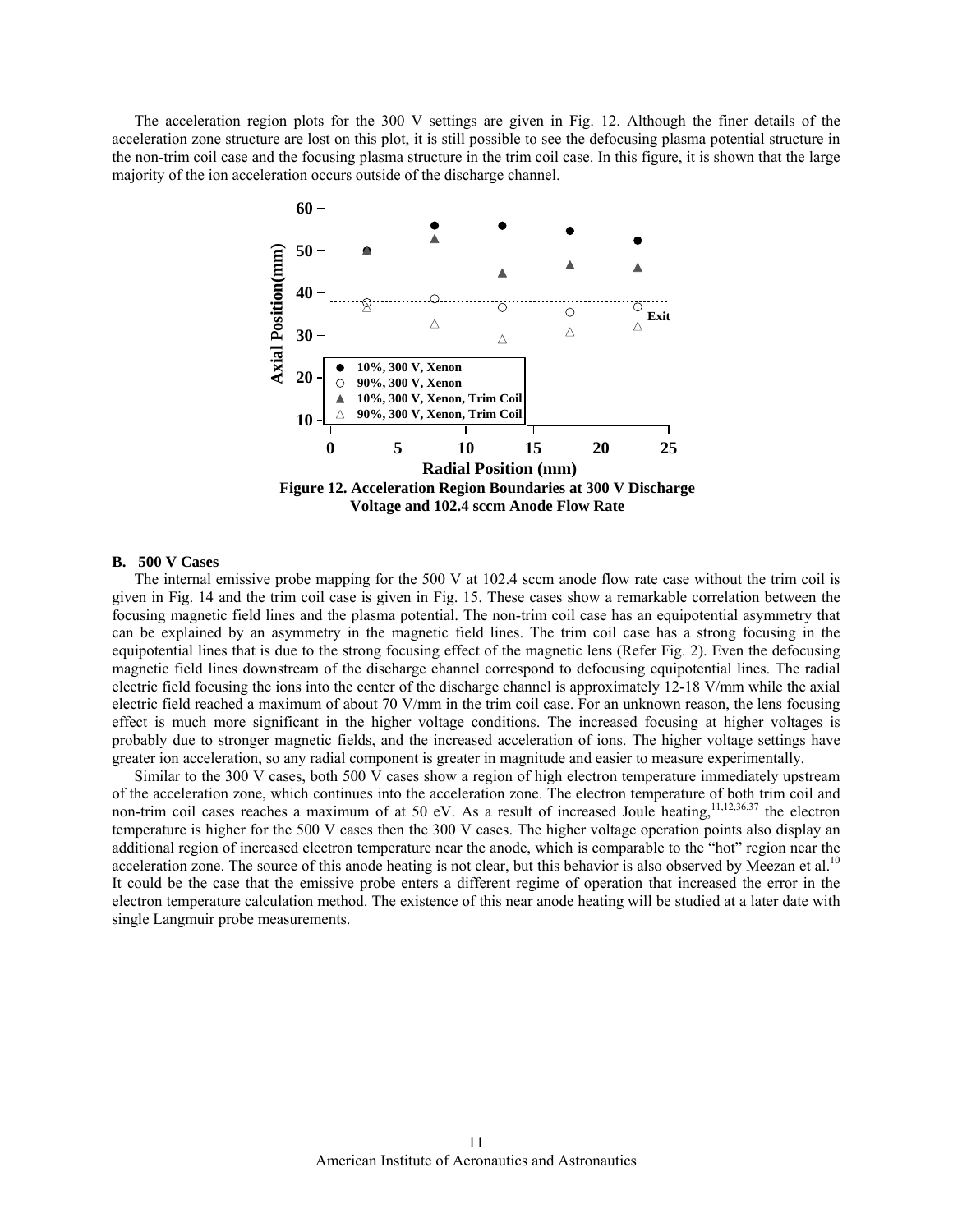

**Figure 13. NASA-173Mv1 Internal Floating Emissive Probe Results for 500 V Discharge Voltage, 102.4 sccm Anode Flow Rate, without the Trim Coil**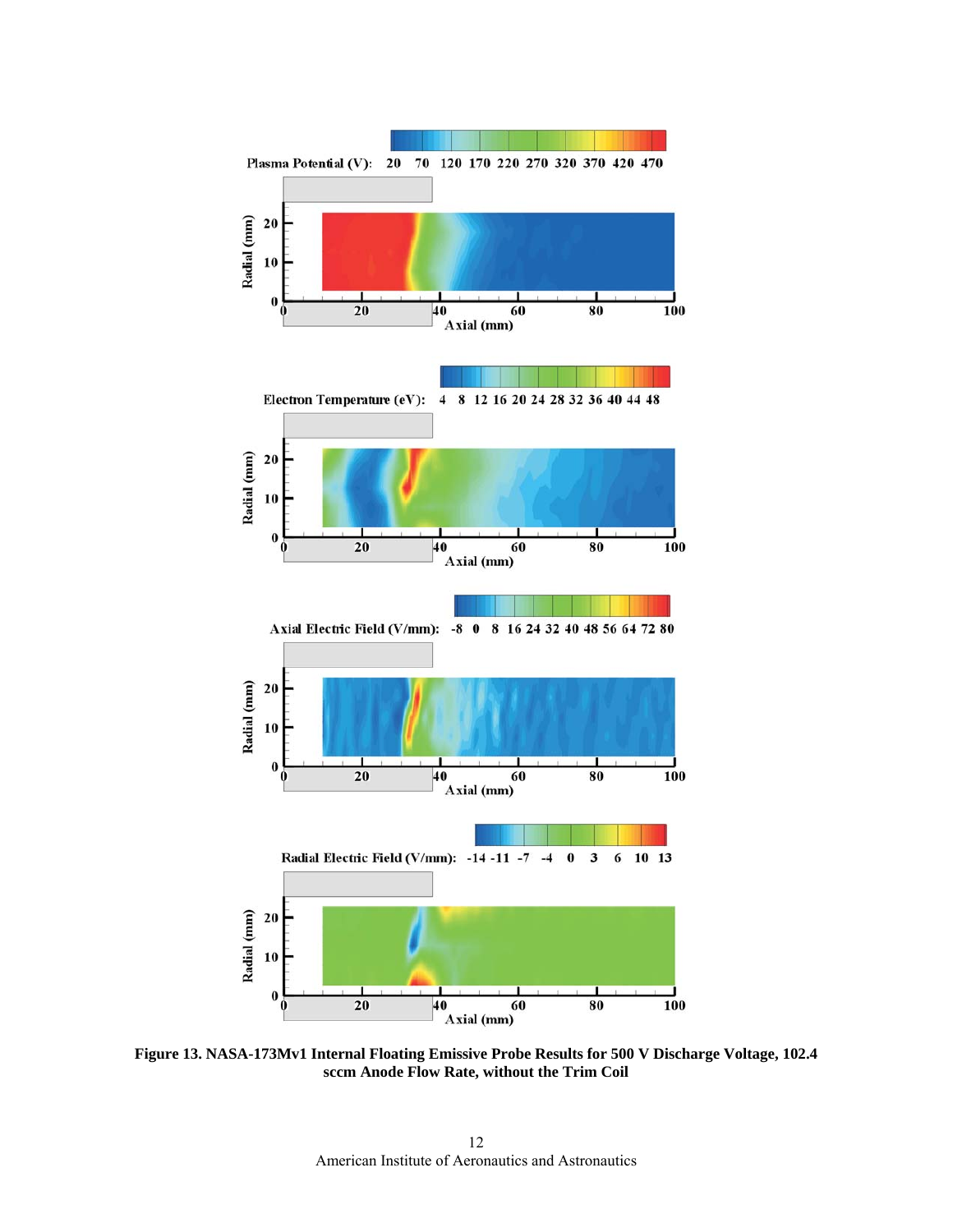

**Figure 14. NASA-173Mv1 Internal Floating Emissive Probe Results for 500 V Discharge Voltage, 102.4 sccm Anode Flow Rate, with the Trim Coil**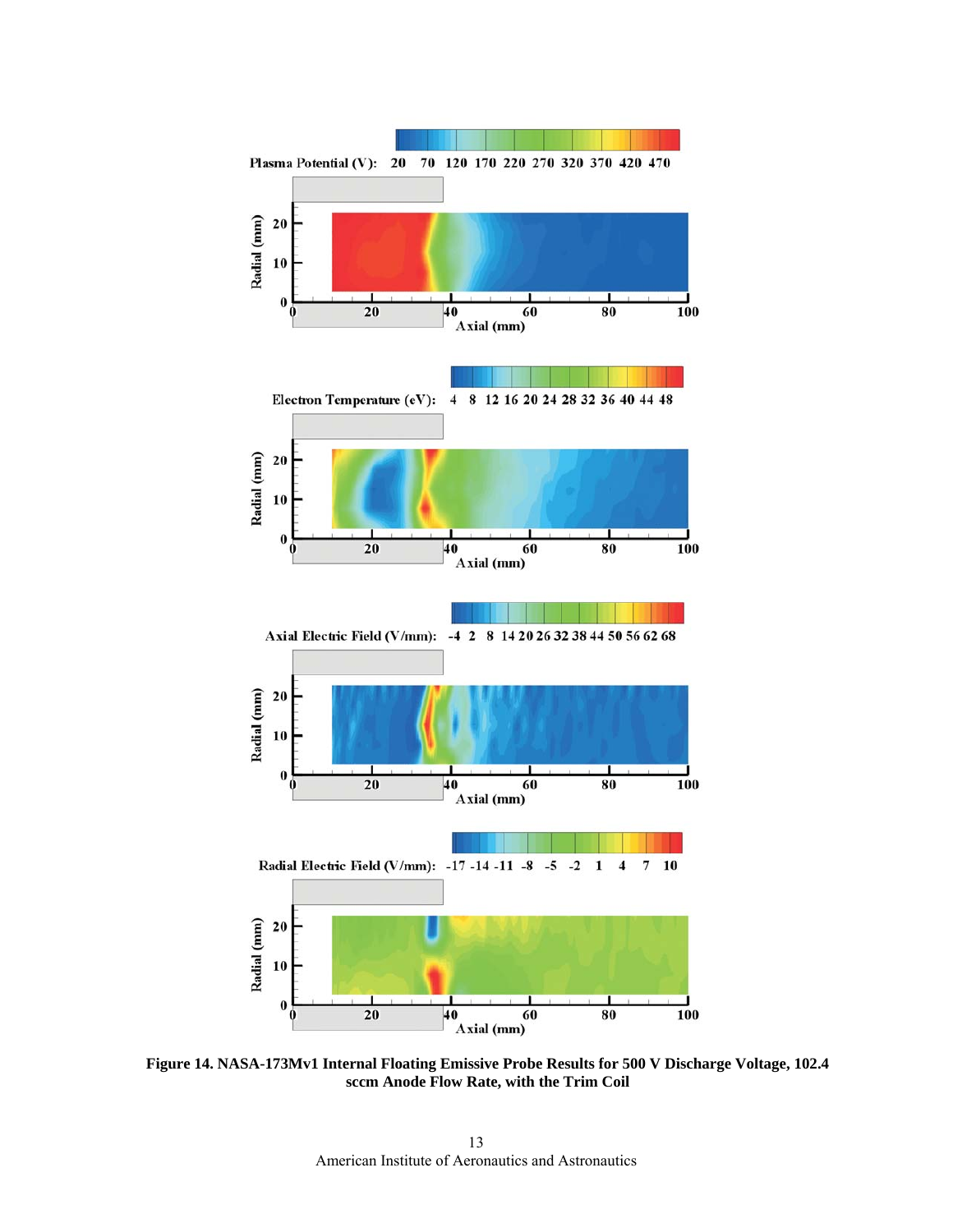The acceleration zone for the 500 V case can be seen in Fig. 13. The figure displays the start and end of the acceleration zone. The length or location of the acceleration zone is not affected by the use of the trim coil.



## **V. Conclusion**

The internal plasma structure inside the NASA-173Mv1 has been successfully mapped. The plasma potential profile is shown to be strongly affected by the magnetic field topology. In the 500 V, trim coil case, the ions are shown to be strongly accelerated toward the center of the discharge channel. This effect has strong implications for future Hall thruster designs and Hall thruster life.

The trim coil is shown to strongly focus the ions toward the center of the discharge channel. Radial electric fields are often greater than 20% of maximum axial electric field. The magnetic field lines are shown to be closely related to the equipotential lines. This equipotential focusing is stronger with the high voltage cases. The trim coil may have a small effect on the acceleration zone location or length although more data is necessary before a conclusion can be made. The trim coil is found to have little effect on electron temperature. Maximum electron temperature increases with discharge voltage, and reaches approximately 35 and 50 eV for the 300 V and 500 V cases respectively.

#### **Acknowledgments**

We would like to thank the Association Francois-Xavier Bagnoud for their financial support during Mr. Jesse Linnell's graduate studies and NASA Glenn Research Center for financial support through research grant NCC04GA38G (grant monitor Mr. David Jacobson) and for the use of government equipment. Thanks also go to Dr. Michael Keidar and Dr. Yevgeny Raitses for their valuable discussion.

## **References**

<sup>1</sup>Kim, V., "Main Physical Features and Processes Determining the Performance of Stationary Plasma Thrusters," Journal of Propulsion and Power, Vol. 14, No. 5, pp. 736-746, September-October 1998. 2

 $2$ Zhurin, V. V., Kaufman, H. R., Robinson, R. S., "Physics of Closed Drift Thrusters," Plasma Sources Science and Technology, Vol. 8, No. 1, pp. R1-R20, February 1999. 3

<sup>3</sup>Hofer, R. R., Gallimore, A. D., "The Role of Magnetic Field Topography in Improving the Performance of High-Voltage Hall Thrusters," *38th Joint Propulsion Conference*, Indianapolis, IN, July 7-10, 2002. 4

<sup>4</sup>Hofer, R. R., "Development and Characterization of High-Efficiency, High-Specific Impulse Xenon Hall Thrusters," Doctoral Thesis, Dept. of Aerospace Engineering, University of Michigan, Ann Arbor, MI, 2004.

Linnell, J. A., Gallimore, A. D., "Efficiency Analysis of a Hall Thruster Operating with Krypton and Xenon," *41st AIAA/ASME/SAE/ASEE Joint Propulsion Conference*, Tucson, Arizona, July 10-13, 2005. 6

<sup>6</sup>Gavryshin, V. M., Kim, V., Kozlov, V. I., Maslennikov, N. A., "Physical and Technical Bases of the Modern SPT Development," *24th International Electric Propulsion Conference*, Moscow, Russia, Sept 19-23, 1995. 7

 $\frac{1}{2}$ Morozov, A. I., "Focusing of Cold Quasineutral Beams in Electromagnetic Fields," Soviet Physics - Doklady, Vol. 10, No. 8, pp. 775-777, February, 1966.